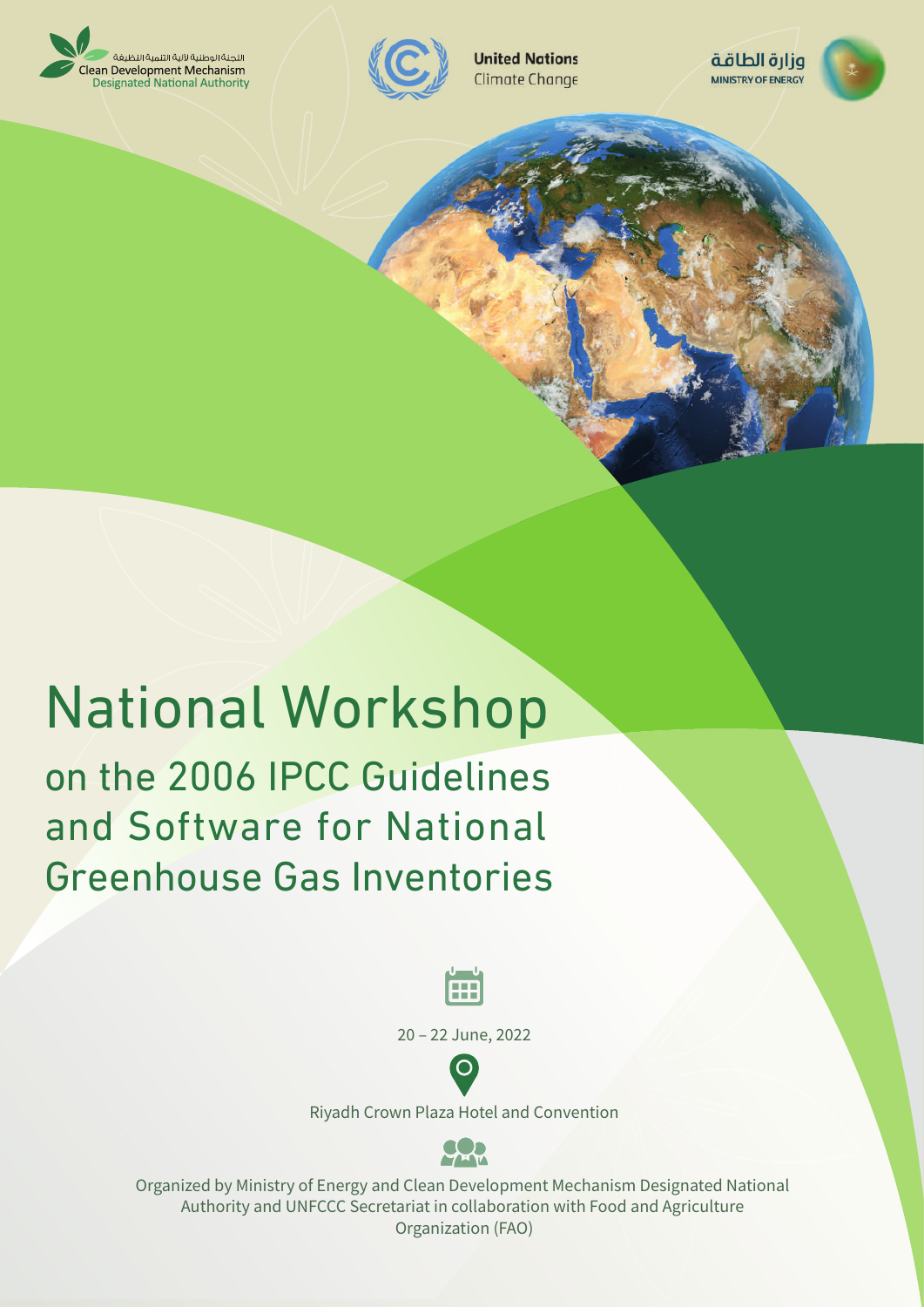



**United Nations** Climate Change



#### **Workshop Brief**

In March 2022 the Kingdom submitted its Fourth National Communication (NC4) to the United Nations Framework Convention on Climate Change (UNFCCC) in accordance with its reporting obligation in Article 12.1 of the Convention. The Kingdom made significant transitions to use the 2006 IPCC Guidelines for the first time to prepare and complete the recently submitted greenhouse gasses (GHG) inventory reporting in the NC4. National GHG inventories' reporting require continuous improvements in terms of categories completeness and emission trends in various sectors.

This workshop will guide participants to appreciate the depth of the national GHG inventories' reporting in the main economy sectors, and to fully apply the 2006 IPCC Guidelines which are required for all inventory reporting by 2024, including the use of the software.

## 1. Experts



**Juan Luis Martin Energy sector** 



**Iordanis Tzamtzis** Agriculture, Forestry and Other Land Use (AFOLU)



**Philip Acquah Industrial Processes** and Product Use (IPPU)



**Dominique Revet Team Leader GHG Support Unit Transparency Division** MRV/ETF Support **Subdivision UNFCCC** Secretariat

### 2. Workshop Agenda

All times in the agenda are Riyad local time.

#### Day 1: Monday. 20 June 2022

| <b>Start</b><br>Time | End<br>Time | Title                                                                                                                                                                                                                                                       |
|----------------------|-------------|-------------------------------------------------------------------------------------------------------------------------------------------------------------------------------------------------------------------------------------------------------------|
| 08:30                | 09:00       | Registration                                                                                                                                                                                                                                                |
| 09:00                | 09:30       | Session 1 - Opening<br>Opening session<br>• Welcome from Saudi Arabia<br>. Opening remarks by the UNFCCC Secretariat<br>. Keynote address by the UNFCCC National Focal Point/Key Representative<br>from Saudi Arabia<br>• Self-introduction by participants |
| 09:30                | 09:45       | Presentation of the workshop objectives, expectations and agenda                                                                                                                                                                                            |
| $\overline{09:45}$   | 10:00       | Coffee break                                                                                                                                                                                                                                                |
| 10:00                | 10:20       | Key GHG Inventory Reporting Requirements under the Enhanced Transparency<br>Framework of the Paris Agreement - UNFCCC Secretariat                                                                                                                           |
| 10:20                | 11:00       | Session 2 – 2006 IPCC Guidelines for National GHG Inventories: General Guidance and<br>Reporting                                                                                                                                                            |
| 11:00                | 12:00       | Session 3 - 2006 IPCC Guidelines and software for National GHG Inventories: Energy<br>sector<br>· Energy sector - source categories, methodologies, and improvements under 2006 IPCC Guidelines                                                             |